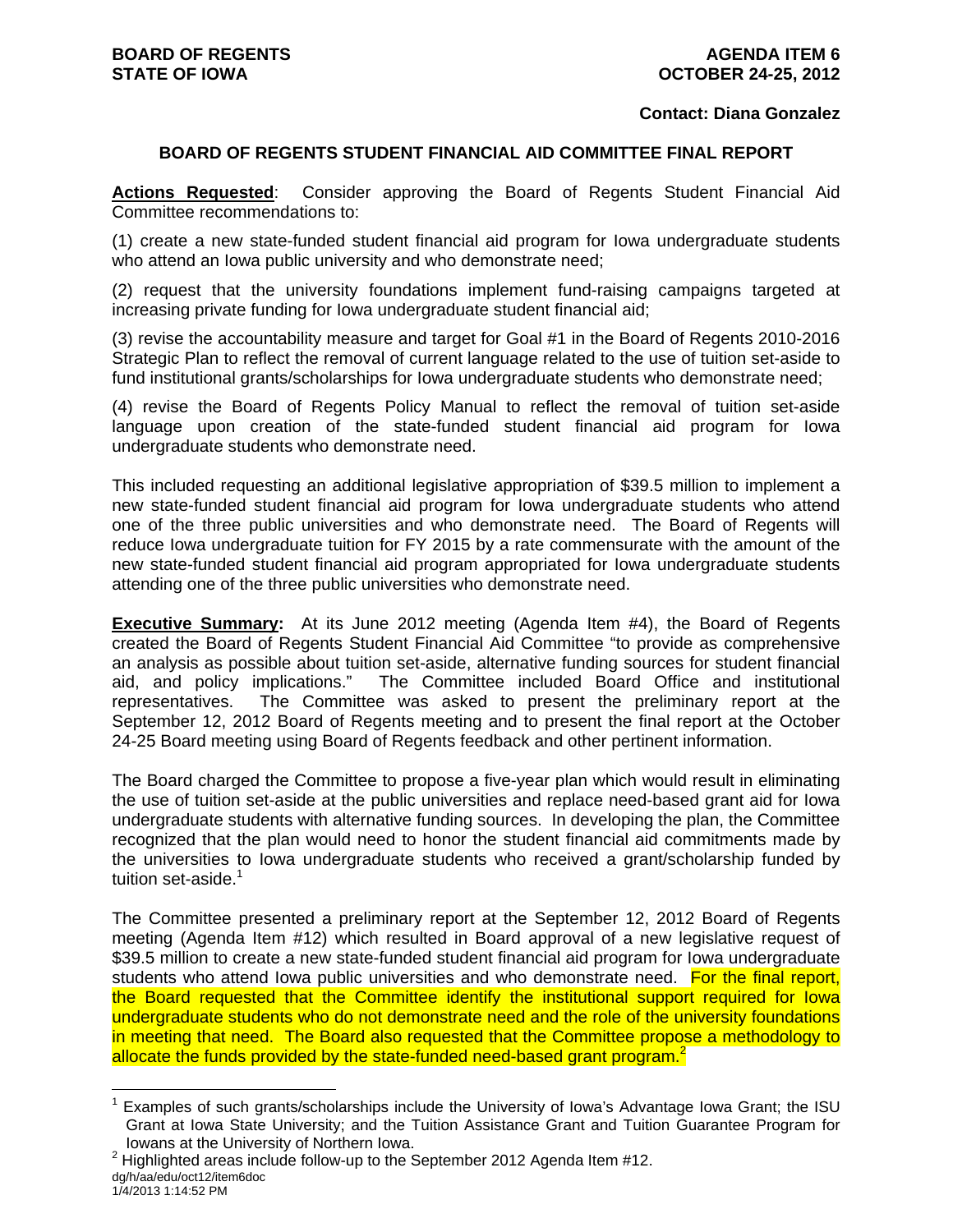### **BOARD OF REGENTS AGENTS** AGENDA ITEM 6 **STATE OF IOWA** PAGE 2

**BACKGROUND:** The Board of Regents created the tuition set-aside program to provide institutional scholarships for Iowa undergraduate students because Iowa is the only state that has no **dedicated** need-based student financial aid program available to Iowa students attending the public universities even though the state of Iowa does provide need-based grant aid for Iowa undergraduate students who attend private and for-profit postsecondary institutions in the state.



In FY 2012, there were a total of 26,304 public university students who demonstrated sufficient financial need that they would have been eligible to receive institutional financial aid had it been available; it would have required more than \$263.6 million to address that need. Unfortunately, institutional financial aid was able to serve only 14,083 Iowa undergraduate students (53.5%) who demonstrated need; they received a total of \$37.1 million of institutional financial aid which represents only 14.4% of the total needed. This financial support is used by the universities to attract and retain Iowa students and to assist them to graduate with a manageable debt load.

Students are not expected to rely solely on grant aid to pay for their education; they are also expected to work and take out loans. In FY 2012, the average Cost of Attendance at the three public universities was approximately \$19,500. The graph below shows the distribution of average aid awarded to lowa undergraduate students who received financial aid.<sup>3</sup>



dg/h/aa/edu/oct12/item6doc 1/4/2013 1:14:52 PM 3 Source: Annual Student Financial Aid Study.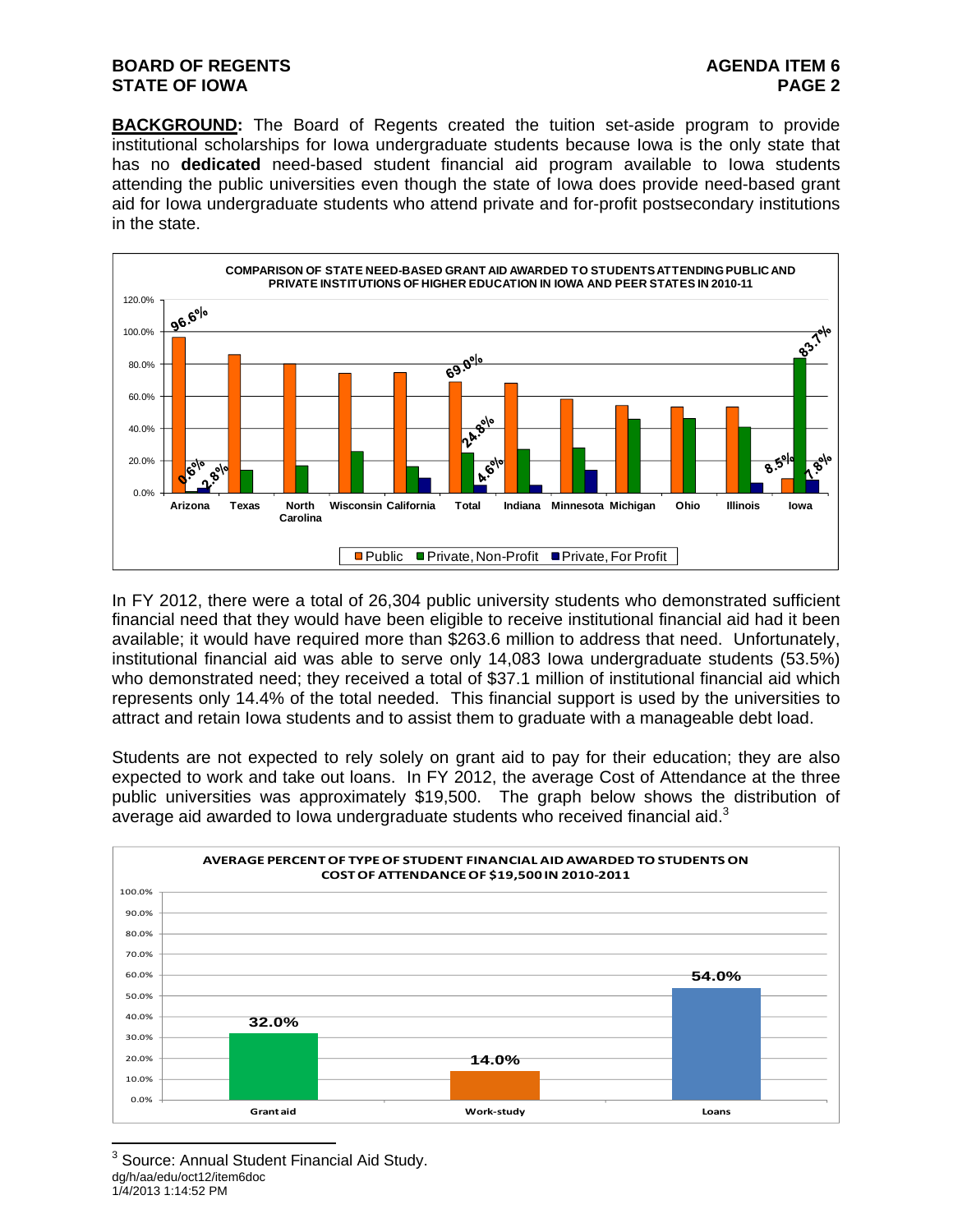In fact, loans continue to play a major role in the student financial aid packages of Iowa public university students although studies have shown that loans typically do not promote college enrollment especially when family income is considered. In FY 2011, approximately 86% of dependent Iowa undergraduate students who received student financial aid received loan aid at one of the public universities; the average loan aid received by students who borrowed was more than  $$8,000$ .<sup>4</sup> That number is likely to grow if institutional financial aid is discontinued.

- $\diamond$  In FY 2011, fewer than 33% of graduating seniors who were lowa residents graduated without debt.
- $\Diamond$  The average indebtedness for Iowa residents graduating with debt ranged from \$24,652 at the University of Iowa to \$29,035 at Iowa State University. The national average for public four-year institutions was \$21,740 in FY 2011.
- ◆ The primary recommendation proposed by *The Project on Student Debt*<sup>5</sup> to reduce the burden of student debt is "**to increase access to need-based student aid**."

The Board of Regents has adopted a number of strategies to address affordability, including limiting tuition increases despite permanent budget reductions of more than \$125.4 million to general university funds since FY 2009. In fact, the FY 2013 tuition and mandatory fees for the three public universities are second or third lowest in the universities' respective peer groups.

Another strategy adopted by the Board was to increase the availability of institutional grant aid for Iowa undergraduate students. The practice of using institutional revenue to provide institutional scholarships is extensively used across the country by both public and private institutions of higher education.

#### **Committee Recommendations**

The Committee proposes the following recommendations to address the charge:

- $\Diamond$  Create a new state-funded student financial aid program for lowa undergraduate students who attend an Iowa public university and who demonstrate need. This new program is intended to replace the institutional support program funded by tuition set-aside for Iowa undergraduate students currently described in Board policy §8.02C (5i).
	- $\Rightarrow$  The program will be administered by the Board of Regents.
	- $\Rightarrow$  To calculate the amount of funds allocated to each university, the Board Office will (1) calculate annually the demonstrated need of Iowa undergraduate students enrolled at each of the public universities; (2) determine the proportion of the total demonstrated need for Iowa undergraduate students at each university; and (3) multiply the total amount of funds available in the state-funded student financial aid program by the proportion of demonstrated need calculated for each public university The actual distribution of funds by each university will follow federal quidelines.
	- $\Rightarrow$  Qualified Iowa undergraduate students may receive financial assistance through this program for up to four years of full-time (or equivalent part-time) undergraduate study.

1/4/2013 1:14:52 PM

 $\overline{a}$ 

<sup>&</sup>lt;sup>4</sup> Source: Annual Regent Student Financial Aid Study.

dg/h/aa/edu/oct12/item6doc <sup>5</sup> This is an initiative of the Institute for College Access and Success.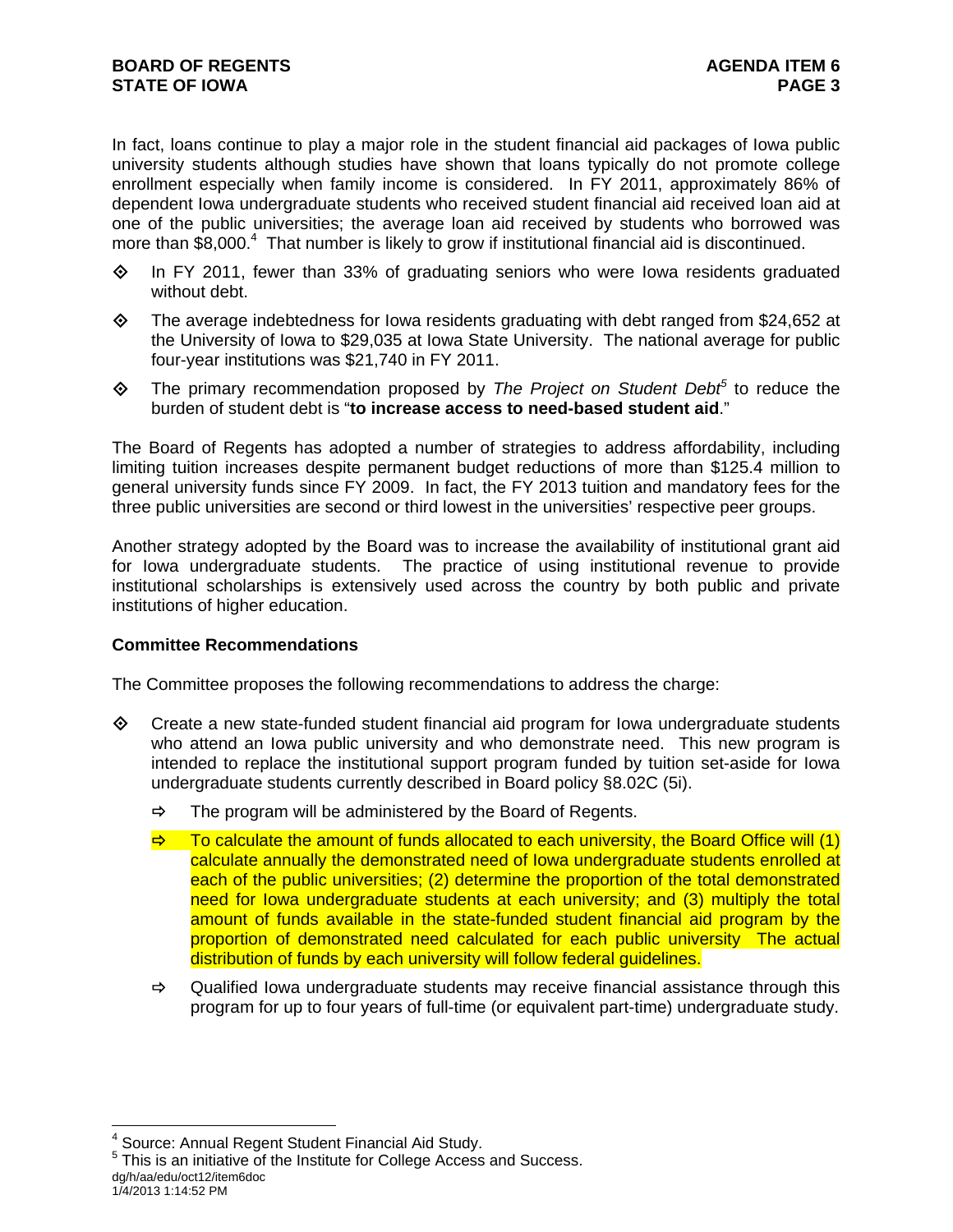- $\Rightarrow$  The amount of student financial aid from this program for a qualified lowa undergraduate student for the fall, spring, and/or summer semesters, may be up to the amount of the student's demonstrated financial need but shall not exceed the total Cost of Attendance $6$  for the semester(s) attended by that student.
- Request that the university foundations implement fund-raising campaigns targeted at increasing private funding for Iowa undergraduate student financial aid. (Attachment A)
	- Each year, the universities provide need-based and merit-based institutional support to Iowa undergraduate students. In 2011-2012, the universities provided the following merit-based aid to Iowa undergraduate students:

|                                                                                         | <b>SUI</b>  | <b>ISU</b>                | <b>UNI</b> |
|-----------------------------------------------------------------------------------------|-------------|---------------------------|------------|
| Merit-based awards in 2011-2012 for lowa                                                | \$2,534,052 | $$3,642,587$ $$2,317,334$ |            |
| undergraduate students <sup>7</sup>                                                     |             |                           |            |
| Amount of endowment needed to generate   \$56.5 million   \$85.7 million   \$58 million |             |                           |            |
| same amount of support for lowa                                                         |             |                           |            |
| undergraduate students <sup>8</sup>                                                     |             |                           |            |

- $\diamond$  Revise the accountability measure and target for Goal #1 in the Board of Regents 2010-2016 Strategic Plan to reflect the removal of current language related to the use of tuition set-aside to fund institutional grants/scholarships.
	- *Proposed Accountability Measure*. Trend data on the total number of Iowa undergraduate students who demonstrate need and the total student financial aid awards provided to them through this program.
	- *Proposed Target*. The Board of Regents will advocate to the Iowa Legislature for base funding for a state-funded student financial aid program for Iowa undergraduate students and incremental funding each year informed by HEPI<sup>9</sup> and projected enrollment increases to assist Iowa undergraduate students with financial need at the public universities.
- $\Leftrightarrow$  Revise the Board of Regents Policy Manual to reflect the removal of tuition set-aside language upon creation of the state-funded student financial aid program for Iowa undergraduate students.
	- $\Rightarrow$  Eliminate §8.02C (5i) which requires the institutions to "provide at least the minimum required 15% gross tuition proceeds set-aside for student financial aid."
	- $\Rightarrow$  Establish Board of Regents student financial aid policies to implement the new state-funded student financial aid program for Iowa undergraduate students who attend the public universities and who demonstrate need.

 $\overline{a}$ 

<sup>6</sup> Cost of Attendance includes tuition, fees, books, room and board, transportation, and personal expenses.<br><sup>7</sup> Amounts are projected.

<sup>&</sup>lt;sup>8</sup> The university foundations are currently providing student support.

<sup>&</sup>lt;sup>9</sup> Higher Education Price Index.

dg/h/aa/edu/oct12/item6doc 1/4/2013 1:14:52 PM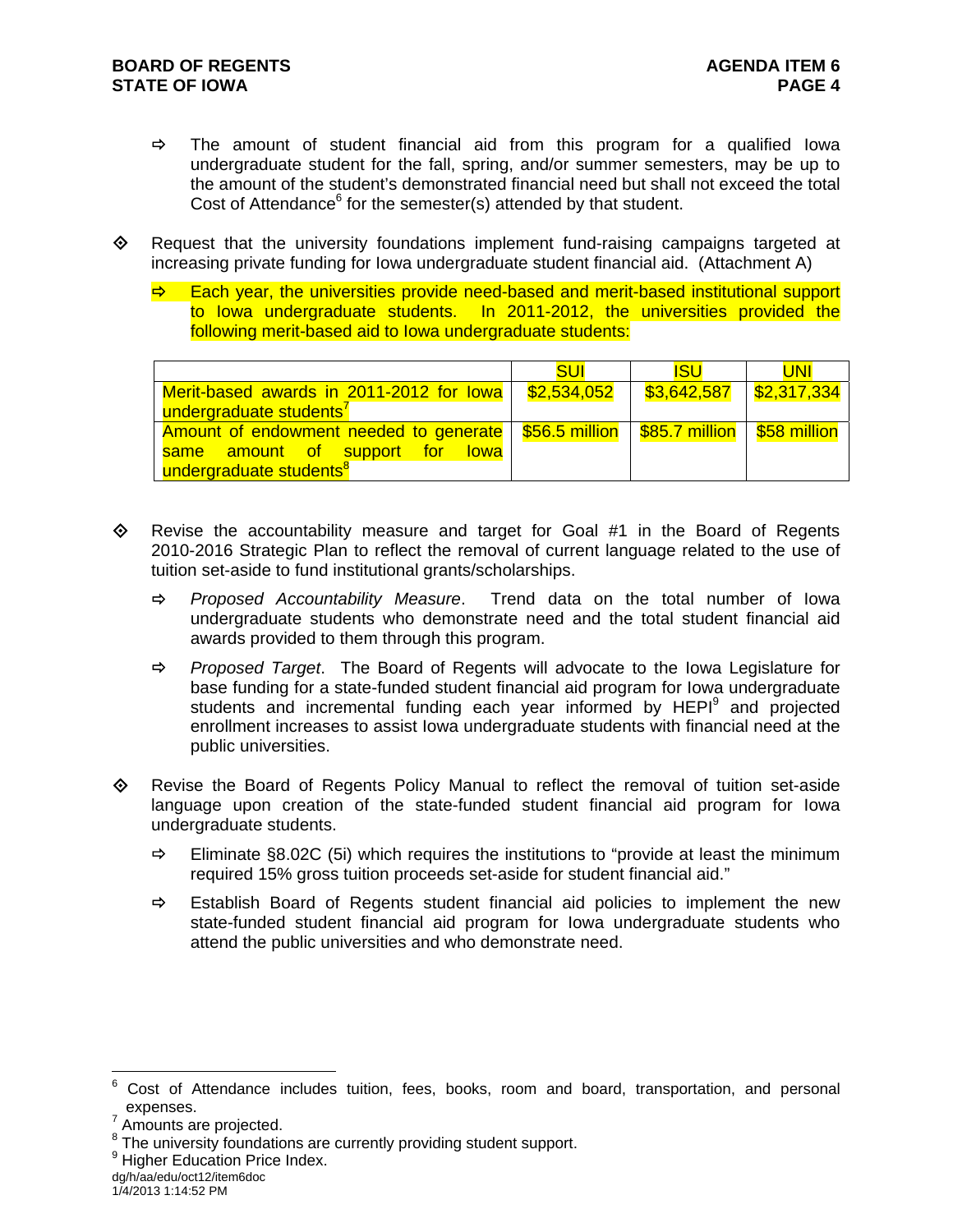# **Five-Year Plan**

The dimensions of the state-funded student financial aid program for Iowa undergraduate students who demonstrate need may need to be modified as student cohorts graduate or complete their term of eligibility and as a result of the Board's assessment. To calculate the amount for the first year of the proposed state-funded student financial aid program for Iowa undergraduate students who attend one of the three public universities and who demonstrate need, the Committee increased by 3.1% the amount of institutional grant aid awarded to Iowa undergraduate students who received aid in 2011-2012 (\$37.1 million) for FY 2013 and FY 2014. The 3.1% includes the median of HEPI of 2.6% and an enrollment increase of 0.5%.

- Year One (2012-2013)
	- $\Rightarrow$  Board of Regents requests an additional legislative appropriation of \$39.5 million to implement a new state-funded student financial aid program for Iowa undergraduate students who attend one of the three public universities and who demonstrate need.<sup>10</sup>
	- $\Rightarrow$  The Board of Regents requests the university foundations implement fund-raising campaigns targeted at increasing private funding for Iowa undergraduate student financial aid. (Attachment A)
	- $\Rightarrow$  The Board of Regents revises its 2010-2016 Strategic Plan Goal #1 Accountability Measure and Target to eliminate reference to tuition set-aside.
	- $\Rightarrow$  The Board of Regents eliminates Board Policy §8.02C (5i).
- $\diamond$  Year Two (2013-2014) and Beyond
	- $\Rightarrow$  Board of Regents reduces Iowa undergraduate tuition by a rate commensurate with the amount of additional state-funded student financial aid program appropriated for Iowa undergraduate students attending one of the three public universities effective for FY 2015. The Board Office will closely monitor potential negative impacts of total revenues at each university that might result from off-setting tuition revenues with state financial aid receipts.
	- $\Rightarrow$  Board of Regents evaluates the additional funding appropriated by the legislature for a state-funded student financial aid program for Iowa undergraduate students at the public universities, foundation fund-raising campaigns, and institutional support to determine what additional support will be requested from the legislature for the state-funded student financial aid program.
- **♦ Year Five (2016-2017)**

 $\overline{a}$ 

 $\Rightarrow$  Board of Regents directs the Board Office and the institutions to review the success of the state-funded student financial aid program for Iowa undergraduate students who attend one of the public universities and who demonstrate need and to recommend any needed changes.

dg/h/aa/edu/oct12/item6doc 1/4/2013 1:14:52 PM  $10$  Merit aid will be funded by private and other sources.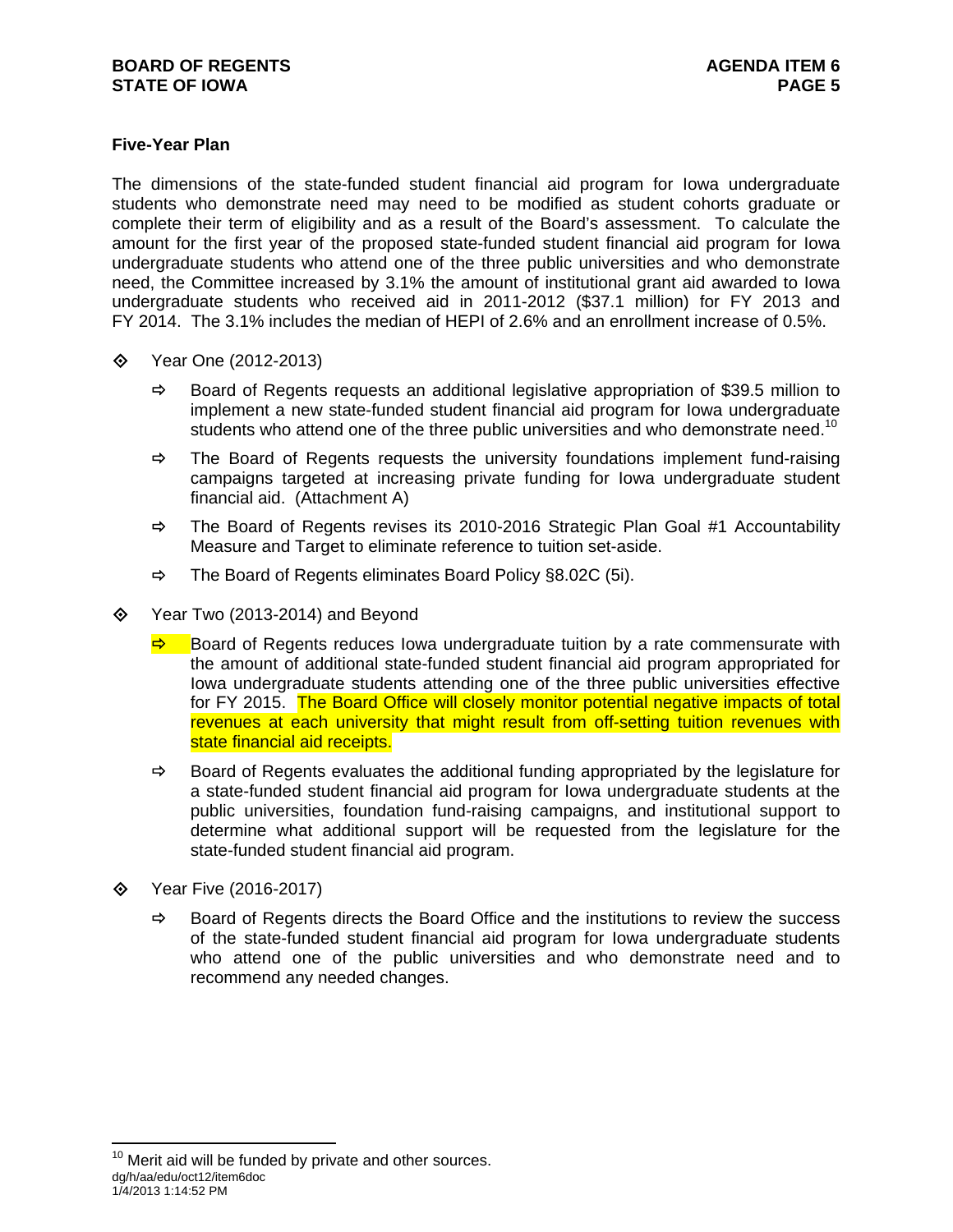## **PROPOSED FIVE-YEAR PLAN OF UNIVERSITY FOUNDATIONS TO INCREASE ANNUAL FOUNDATION CONTRIBUTIONS FOR STUDENT FINANCIAL AID**

Students in Iowa have the opportunity to attend one of three very distinctive and distinguished public institutions to achieve their academic pursuits. The students who attend UNI, ISU and SUI are as distinctive and different as their respective institutions. There have long been efforts to support our students, especially Iowa students. As student enrollment increases and the demand for a high quality, affordable public education rises, the need to provide additional financial support also grows.

In response to the Board of Regents' request to fund new ways to increase student financial aid for Iowa students, the following plan is offered. Each of the three public institutions will launch scholarship and student support fundraising efforts with an emphasis on a named or branded scholarship program, which will be designed and marketed to attract Iowa students to our three universities. The goal of the named scholarship program is for each university, in the five-year period from FY 2014 through FY 2018, to increase the private gift funds available for **merit and other scholarships for Iowa undergraduate students**.

The public universities are prepared to embrace this joint venture. Each university will have a student support goal, emphasizing similarly named programs for each of our institutions*.* 

Representatives from the leadership of the three universities and their fundraising operations are working together to fully determine the scope, guiding principles, practices, and specific goals. The foundations also are developing a unified name or brand along with marketing and implementation plans and anticipate having the complete plan in place in January 2013.

The foundations are excited by the possibilities that this new program will offer for Iowa undergraduate students at the three institutions. The foundations will finalize this initiative in coming weeks and months with the Board of Regents and Board Office staff members.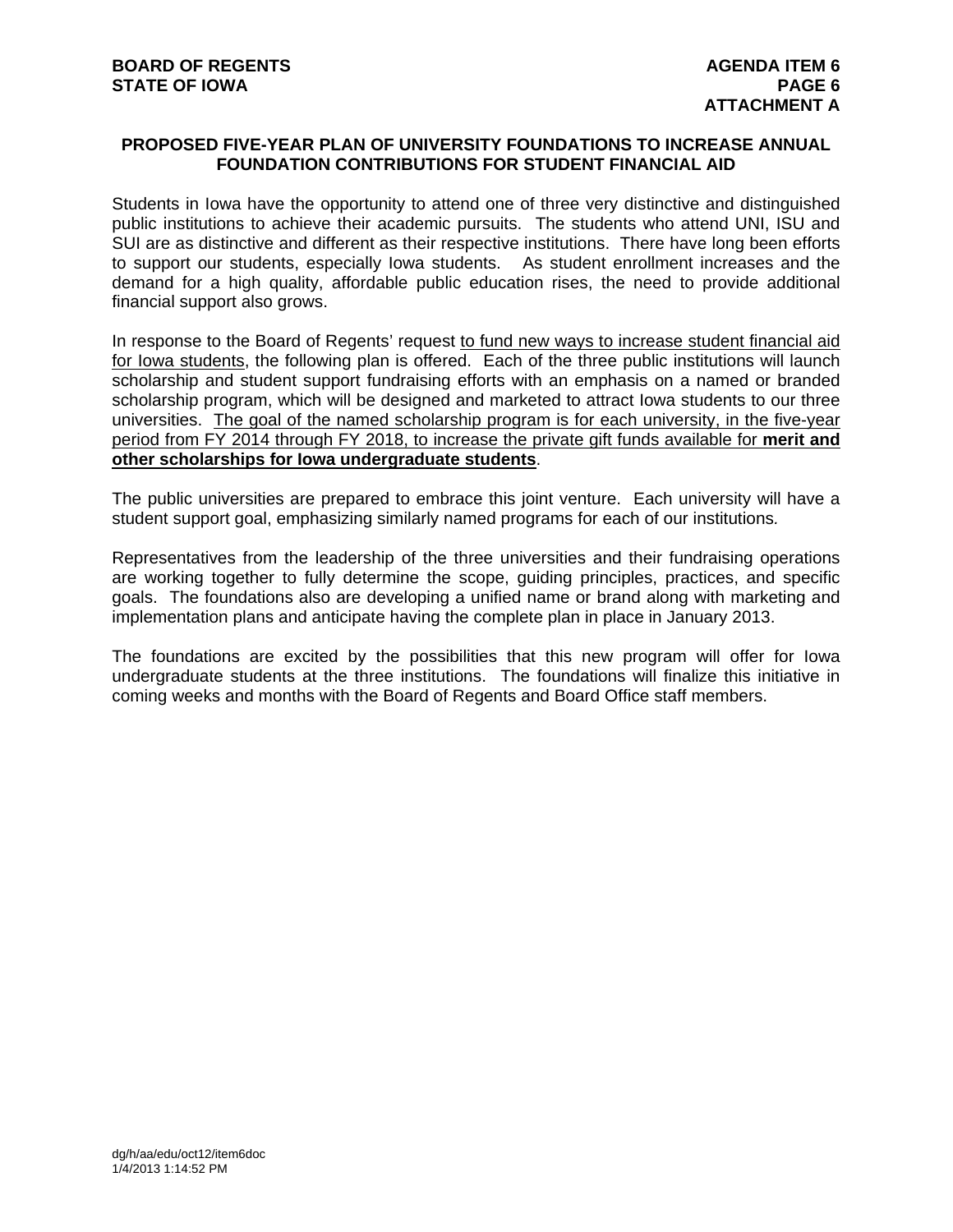#### **UNIVERSITY FOUNDATIONS CAMPAIGNS FOR STUDENT SUPPORT FUND RAISING**

## **UNIVERSITY OF IOWA**

The University of Iowa's Comprehensive Campaign, "For Iowa. Forever More." includes \$259 million for student success to be raised by the end of 2016. Of the total amount, \$135 million is targeted for undergraduate student aid. The remainder (\$124 million) is for programs and services that support student retention and timely graduation.

#### **IOWA STATE UNIVERSITY**

President Steven Leath announced a five-year, \$150 million student support initiative. President Leath has made it clear that focusing on high quality, accessible, affordable public education for Iowa students is the university's primary mission.

### **UNIVERSITY OF NORTHERN IOWA**

The University of Northern Iowa is currently engaged in the "Imagine the Impact" Campaign. This campaign has raised more than \$150 million to date, including approximately \$60 million for scholarship support. As the "Imagine the Impact" Campaign is concluded, UNI will place a special emphasis on giving opportunities in support of student scholarships. University leadership is in the process of formulating plans for a focused scholarship/student support fundraising effort to be initiated at the conclusion of the current campaign.